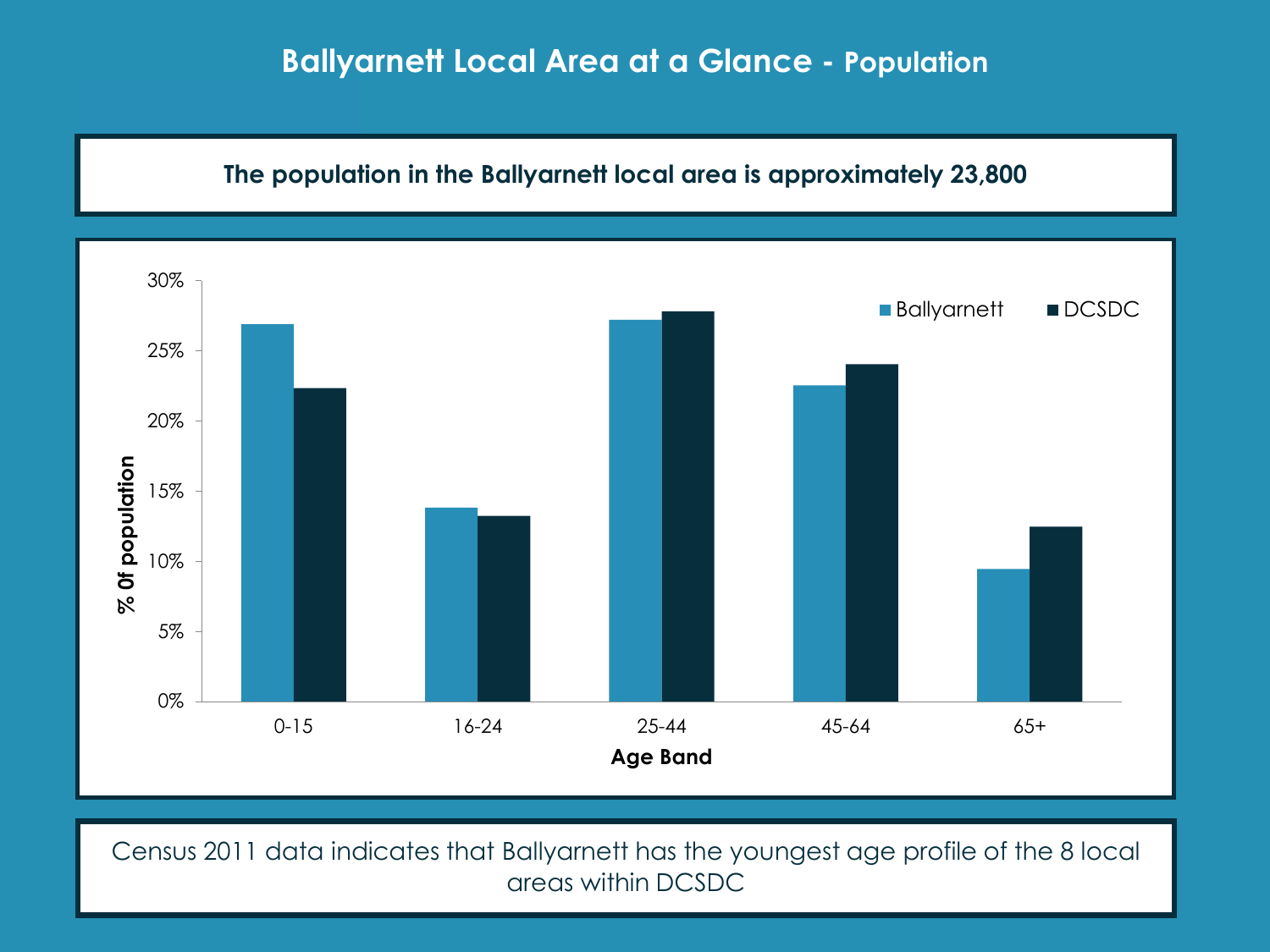### **Ballyarnett Local Area at a Glance - Households**

### **The Ballyarnett local area has 8,000 households**



52% households had no dependent children; leaving 48% of households with one or more dependent children. Ballyarnett has the highest proportion of households with dependent children in DCSDC.

A fifth of households (20%) in Ballyarnett can be classified as lone parent households. Of these, only 38% of lone parents were recorded as being in employment.

Approximately a fifth (21%) of households were one person households and15% had 5 people or more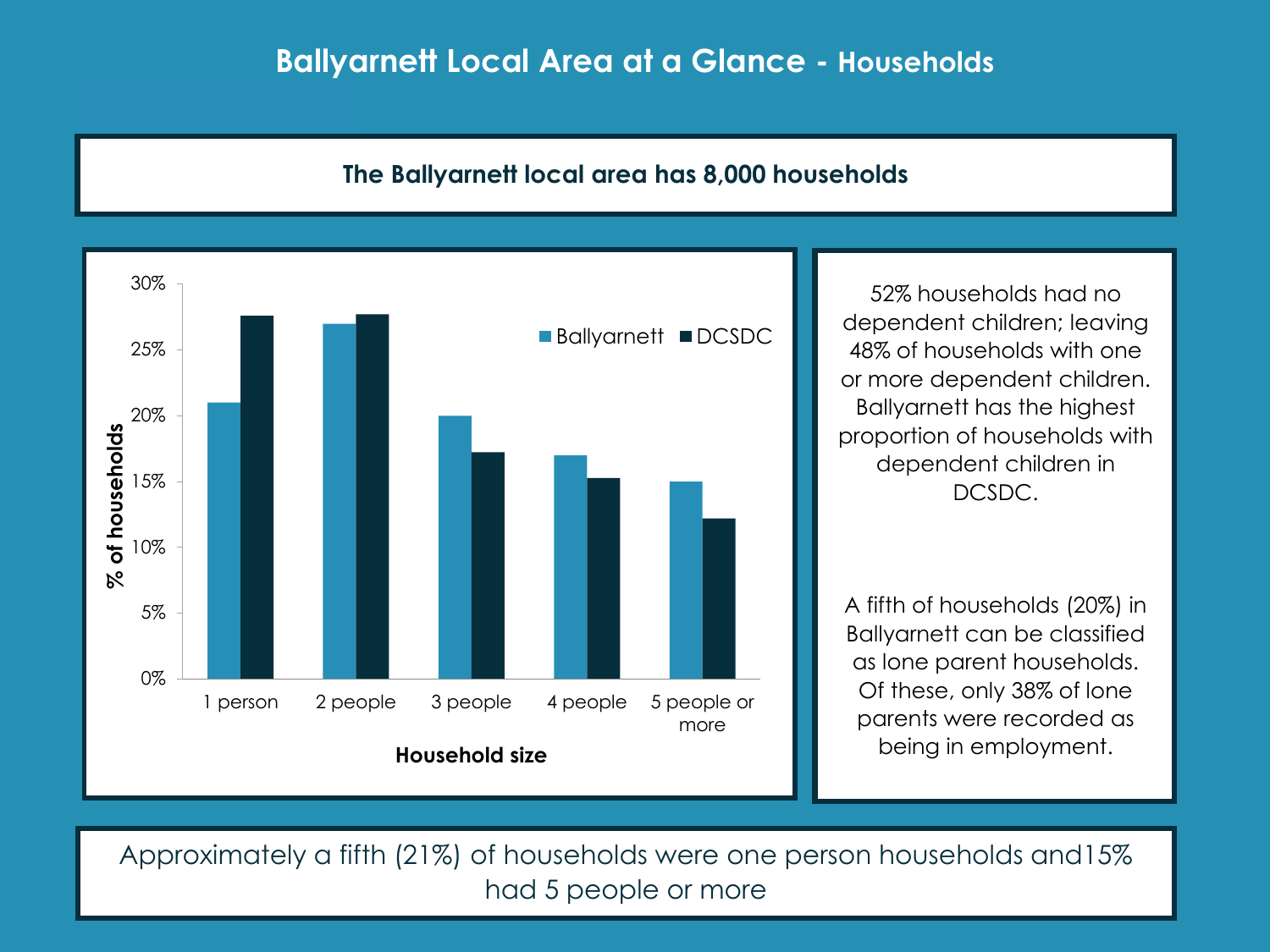# **Ballyarnett Local Area at a Glance - Health**

**The relatively young population of Ballyarnett may account for the fact that 80% of the population indicated that their health was either 'very good' or 'good'**



13% of the population indicated that they had a health problem or disability that 'limited a lot' their day-to-day activities. A further 8% indicated such a condition impacted their day-to-day activities 'a little'